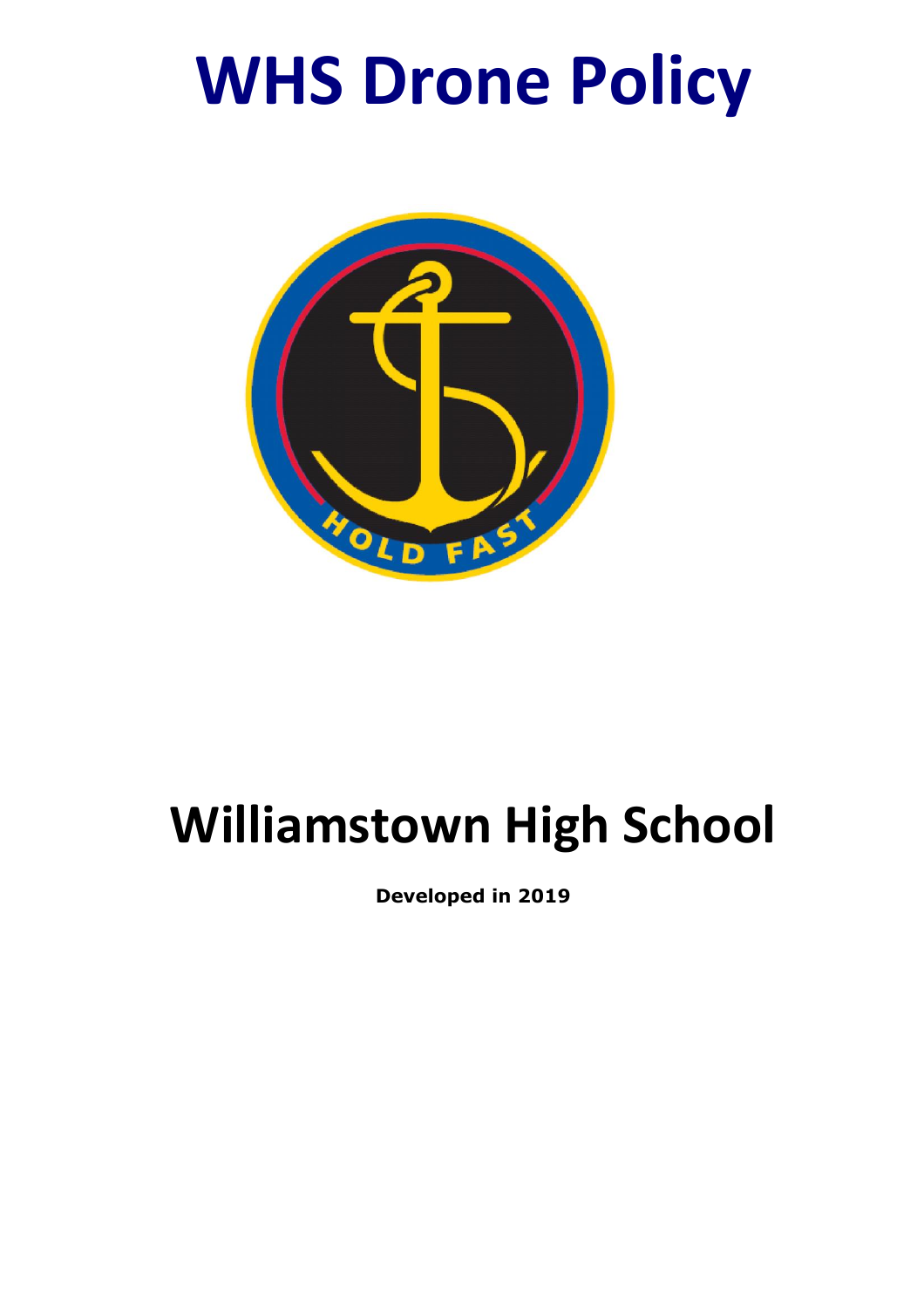

### **WHS Drone Policy**

This statement explains **"why"** the policy has been developed. The general overview of the policy refers to any background or directives that led to the development of the policy.

A brief statement defining **"what"** the policy is intended to accomplish and the aim of the policy.

This section details **"how"** the policy statement will be achieved. It may set requirements for different parts of the school community (for example, staff, students, parents) as well as outlining **"who"** will be responsible for the implementation of the policy.

#### **Development process 1. Rationale**

 Drones can be used in Science, Technology, Engineering, Arts and Mathematics (STEAM) programs and other curriculum areas to provide students with hands-on learning experiences. This policy will ensure Williamstown High School will meet regulatory requirements whilst drones are being used for educational purposes and assist in minimising risk to staff, students and property to ensure a contemporary and innovative learning experience.

#### **2. Purpose**

The policy aims to provide an overview of permitted activities and licensing requirements for the use of drones (also commonly known as remotely piloted aircraft). This will also provide teachers who use drones for curriculum purposes with safety information, provide guidelines on contracting approved pilots or operators and identify a protocol if an unauthorised drone is sighted over school grounds.

#### **3. Implementation**

#### **The School will:**

- Take a school-wide consistent approach to explicitly teach expectations around the use of drones.
- Ensure that all complaints related to the inappropriate use of drones will be heard in confidence and taken seriously;
- Organise professional learning for staff to promote appropriate use of drones;
- Implement periodic professional learning for staff that will better inform staff members of current issues and strategies when using drones;

**The Civil Aviation Safety Authority (CASA) is the authority responsible for regulating the use of drones in Australia. Any drone that is used within any Victorian government school is required to comply with CASA regulations.** *Civil Aviation Safety Regulations Part 101* **prescribes standard operating conditions for all recreational unmanned flight, including model aircraft, remote controlled aeroplanes and helicopters, blimps, rockets, kites, pyrotechnics and drones. The conditions are as follows:**

- Drone should only be flown in visual line-of-sight, in day visual meteorological conditions. Specifically:
- No night flying
- No flying in or through cloud or fog, and you should be able to see the aircraft with your own eyes (rather than through its point-of view camera) and within a range of 1 kilometre from the operator at all times.
- Drone must not be flown closer than 30 meters to vehicles, boats, buildings or people.
- Drones must not be flown over populous areas such as beaches, other people's backyards, heavily populated parks, or sports ovals where there is a game in progress.
- Drones should not fly within 5.5km of an airfield. Airfields also include helicopter landing sites (HLS) in locations such as hospitals.
- Drones must not be flown higher than 400 feet (120 metres).
- Drones must not drop or discharge an object that poses a risk to another aircraft, persons or property.
- Drones must not be used during emergency situations such as bushfires, floods and traffic accidents as they may pose a major safety risk to emergency personnel in the air and on the ground.
- Pilots can only fly one drone at a time.

**In addition to CASA requirements, there are additional requirements placed on the use of drones within Victorian school grounds. The following describes the different circumstances that drones can be used and the additional requirements that must be followed.**

**Drones can be used by teachers and students within Victorian school grounds under the following conditions:**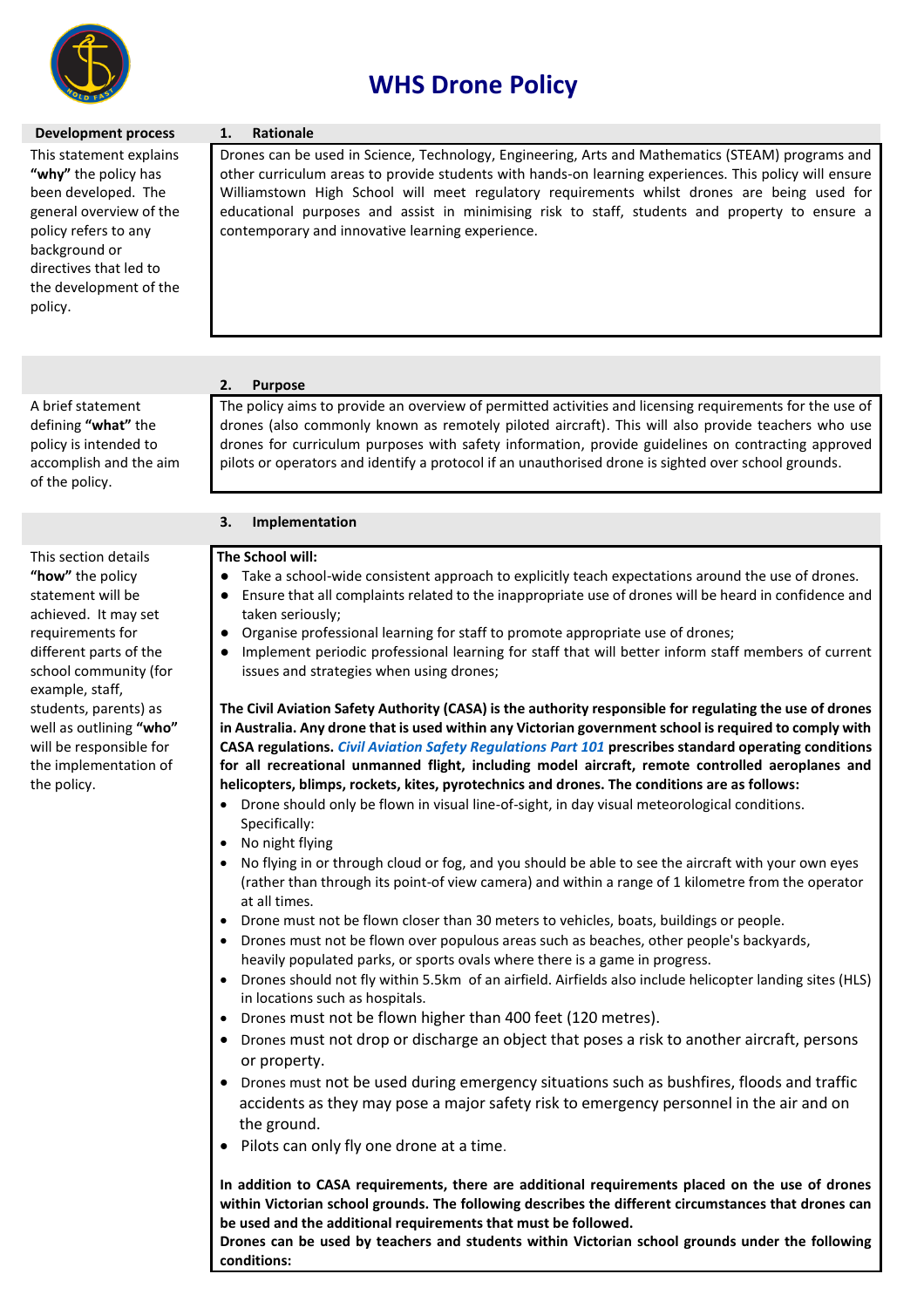|                                              | • That the drone used by teachers and students has a gross weight less than two kilograms.<br>. That the use of the drone adheres to the workplace health and safety guidelines,<br>minimising the risk of damage to school assets and injuries to teachers and/or students<br>. The educational use of drones by students outside of classroom times will be at the discretion of the<br>school principal. In making their deliberation, the principal will consider whether the educational use<br>of drone adheres to this policy framework. If permission is granted by the principal, the educational<br>use of drones must be under the direct supervision of school staff. |
|----------------------------------------------|-----------------------------------------------------------------------------------------------------------------------------------------------------------------------------------------------------------------------------------------------------------------------------------------------------------------------------------------------------------------------------------------------------------------------------------------------------------------------------------------------------------------------------------------------------------------------------------------------------------------------------------------------------------------------------------|
|                                              | <b>Specific procedures</b><br>4.                                                                                                                                                                                                                                                                                                                                                                                                                                                                                                                                                                                                                                                  |
| This section outlines                        | Unidentified and dangerous use of drones                                                                                                                                                                                                                                                                                                                                                                                                                                                                                                                                                                                                                                          |
| the specific and<br>practical applications   | Any unidentified drones flying over government school airspace may constitute a trespass on<br>Minister's land.                                                                                                                                                                                                                                                                                                                                                                                                                                                                                                                                                                   |
| of the policy to clarify                     | Williamstown High School must report on unsafe operations or incidents of people or<br>$\bullet$                                                                                                                                                                                                                                                                                                                                                                                                                                                                                                                                                                                  |
| the expectations to the<br>school community. | organisations putting safety at risk by calling CASA on 1800 687 342, and to the Victorian Police on<br>000.                                                                                                                                                                                                                                                                                                                                                                                                                                                                                                                                                                      |
|                                              | Incidents that cause damage to buildings or injury to students should be reported to the                                                                                                                                                                                                                                                                                                                                                                                                                                                                                                                                                                                          |
|                                              | Department's Security Service Unit 24/7 Hotline on (03) 9589 6266.                                                                                                                                                                                                                                                                                                                                                                                                                                                                                                                                                                                                                |
|                                              | <b>Intellectual Property and Privacy</b>                                                                                                                                                                                                                                                                                                                                                                                                                                                                                                                                                                                                                                          |
|                                              | Photographs, video or digital images of a student are considered "personal information" and<br>therefore their use and disclosure are governed by the Information Privacy Act 2000 (Vic) (IP Act)<br>and the Information Privacy Principles contained within it.                                                                                                                                                                                                                                                                                                                                                                                                                  |
|                                              | Photographs, video and digital images of students taken by a drone also contain copyright, and<br>therefore may also be governed by the Copyright Act 1968 (Cth) (Copyright Act).                                                                                                                                                                                                                                                                                                                                                                                                                                                                                                 |
|                                              | Members of the public, businesses or other government agencies using drones who have been<br>$\bullet$<br>granted approval to fly over school airspace are not permitted to photograph or video students.                                                                                                                                                                                                                                                                                                                                                                                                                                                                         |
|                                              | In addition, as Government schools are considered land of the Minister for Education,<br>$\bullet$                                                                                                                                                                                                                                                                                                                                                                                                                                                                                                                                                                                |
|                                              | photographs, video or digital images of the school grounds are not permitted without the explicit                                                                                                                                                                                                                                                                                                                                                                                                                                                                                                                                                                                 |
|                                              | approval of the Minister for Education or delegated authority.                                                                                                                                                                                                                                                                                                                                                                                                                                                                                                                                                                                                                    |
|                                              | Any accidental or incidental images of the school and/or students are to be deleted.                                                                                                                                                                                                                                                                                                                                                                                                                                                                                                                                                                                              |

|                                                                                                 | <b>Evaluation and review</b><br>5.                                                                                                                                                                                                                                                                                                                                                                                                                                |
|-------------------------------------------------------------------------------------------------|-------------------------------------------------------------------------------------------------------------------------------------------------------------------------------------------------------------------------------------------------------------------------------------------------------------------------------------------------------------------------------------------------------------------------------------------------------------------|
| Policies must be<br>reviewed on a regular<br>basis. A defined review<br>cycle should be stated. | This policy will be monitored by the STEAM and Principal team to ensure: All staff accessing the<br>٠<br>drones have been briefed on the regulations and requirements.<br>The drone policy is included as an agenda item for the Term 1 and professional learning sessions<br>$\bullet$<br>offered to staff during PL week across the year.<br>The drone policy is monitored and reviewed every three years and or when new regulations<br>٠<br>become available. |
|                                                                                                 | <b>Definitions &amp; references</b><br>6.                                                                                                                                                                                                                                                                                                                                                                                                                         |
|                                                                                                 |                                                                                                                                                                                                                                                                                                                                                                                                                                                                   |
| Sometimes technical                                                                             | Civil Aviation Act 1988                                                                                                                                                                                                                                                                                                                                                                                                                                           |
| terms will need to be                                                                           | Occupational Health and Safety Act 2004                                                                                                                                                                                                                                                                                                                                                                                                                           |
| defined.                                                                                        | Information Privacy Act 2000                                                                                                                                                                                                                                                                                                                                                                                                                                      |
| Also other related                                                                              | Copyright Act 1968                                                                                                                                                                                                                                                                                                                                                                                                                                                |
| policies or DET                                                                                 | Privacy and Data Protection Act 2014                                                                                                                                                                                                                                                                                                                                                                                                                              |
| guidelines might need                                                                           | Civil Aviation Legislation Amendment (Part 101) Regulation 2016                                                                                                                                                                                                                                                                                                                                                                                                   |
| to be referred to.                                                                              | Victorian School Building Authority                                                                                                                                                                                                                                                                                                                                                                                                                               |

**Related Documents** Civil Aviation Safety Authority - Remotely Piloted Aircraft (RPA) Flying with Control? – Safety information from CASA and Model Aeronautical Association of Australia Cutting Red Tape for remotely piloted aircraft – detailing amendments to the Civil Aviation Act CASA Online Learning – Remotely Piloted Aircraft Systems Regulation